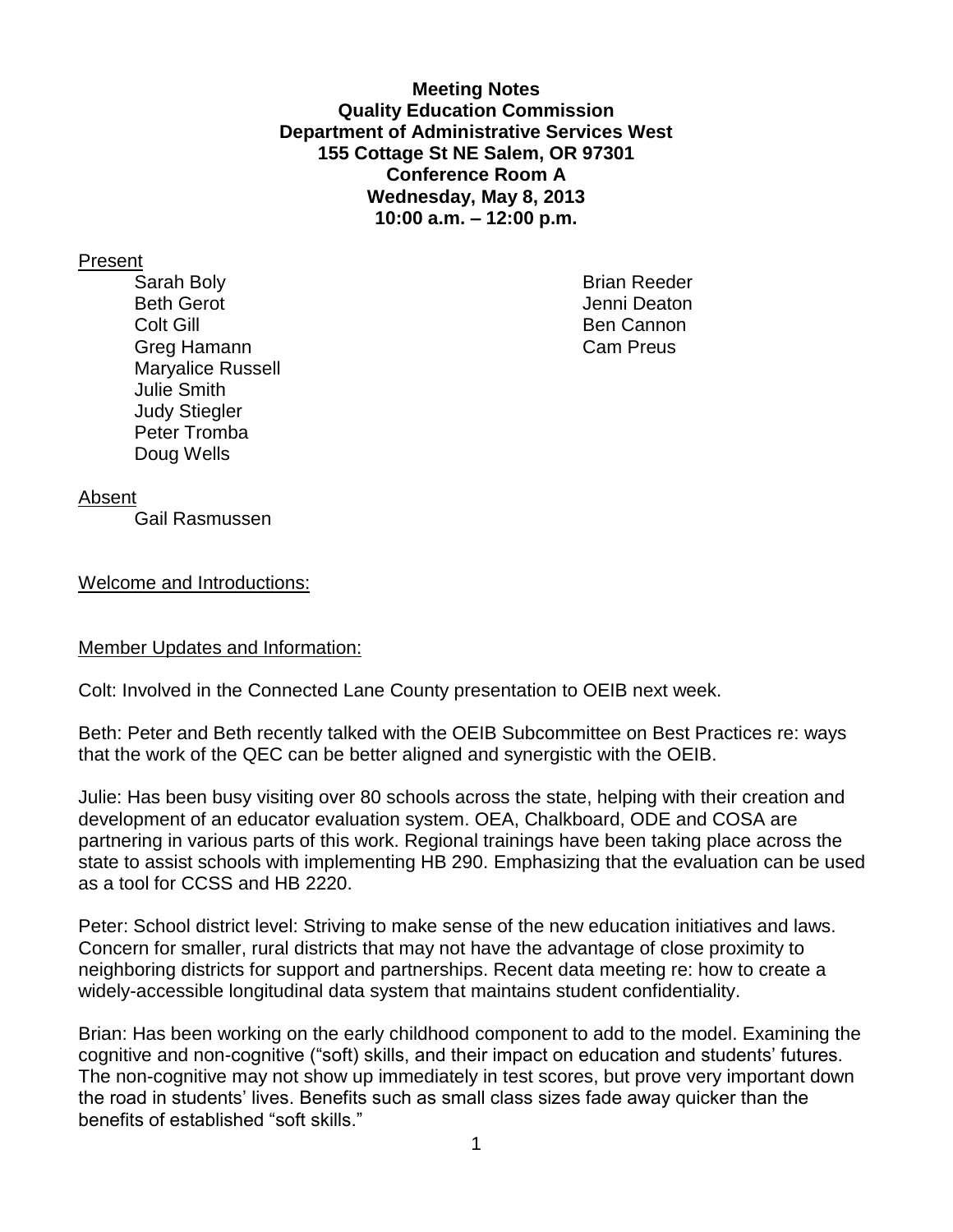Maryalice: Recently attended a meeting re: technology "right across the river" in Vancouver, and the resources and opportunities available there (specifically for early learning) exceed what is available in many areas here in OR. Meeting with community entities in McMinnville for hub development for early childhood support. Working through the district budget process and fortunately were able to restore the one school day that McMinnville had to cut.

Sarah: Focusing on the MS/HS/post-secondary transition points and what research resources are available. Considering a system for doing research that could assist OEIB in evaluating new initiatives.

Doug: Children's Institute convening a voluntary group of superintendents (including David-Douglas, Yoncalla, Gladstone) and COSA to brainstorm early childhood/K-12 ramps.

# Governor's Office Updates: Ben Cannon

Budget: Appear to be moving towards a deal; point in the session where plans need to be outlined. Framework very similar to what came from Ways and Means co-chairs.

- Proposed increase in investments for community colleges and universities
- Increase in support for general fund, focused on early childhood

Next revenue forecast on May 16.

Measure OR's education spending as percentage of OR economy; lag a full percent behind national average. (Missing percent reflected in comparing resources with other states.)

Governor's emphasis: Controlling healthcare costs (squeeze on education funding) and coordinated care organizations. Healthcare initiatives are on track to prevent more money from going into healthcare that could be used for education (includes opportunities to save money).

Public safety also another key, challenging initiative.

OR revenue system is unstable; the better we can do now with steering funds towards the most important initiatives, the more likely the public will be open to revenue adjustments.

Key education initiatives:

- 3rd grade reading
- STEM/STEAM
- Network for teaching and learning
- Transitions for P/K-12 to postsecondary

Reinforce school districts that are already focused on these priorities, and assist those that need to move forward.

Governance: OEIB/HECC- unclear overlapping of responsibilities. Try to clarify roles in legislation.

Sharpening role of OEIB; not a "super school board."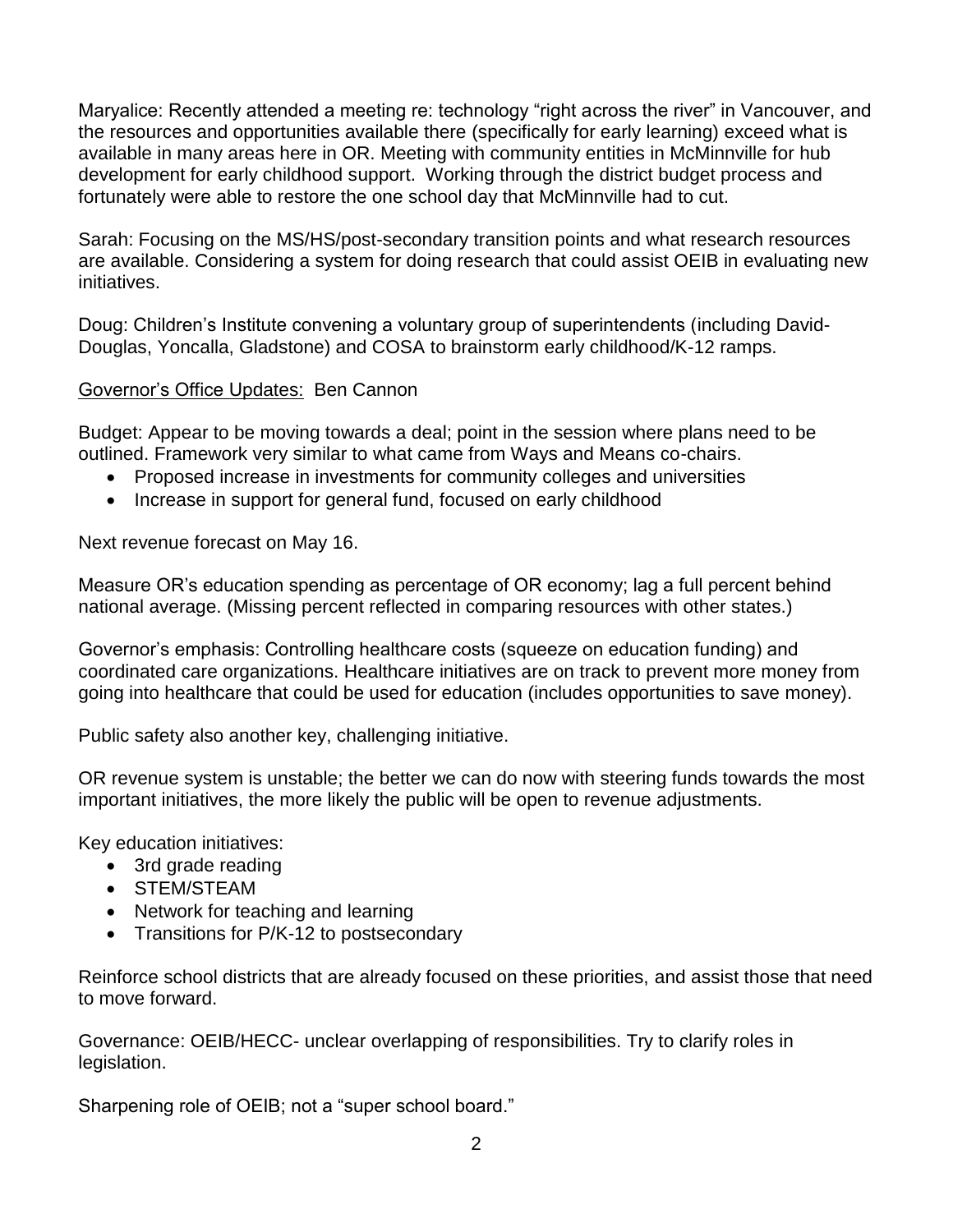- Provide investment advice to the Governor and legislators; best moves for increased outcomes.
- Take responsibility for any holes/transitions not covered by other commissions/boards/workgroups

Higher Ed: HECC inherits responsibility for funding allocations/"rules of the road" for community colleges and university system.

State Board of Education: Remain focused on K-12

Early Learning Council: Early childhood education-Pre-K

QEC: Add an independent voice

Ben will provide a detail sheet on the proposed strategic investments in education.

Postsecondary Overview: Greg and Cam Preus

Philosophical model: Organizing principle- start with "why"

Rigid process = consequence of lack of purpose in any effort.

Purpose statement: "What" (can lock you into process) vs. "Why" (maintains purpose)

LBCC: Productivity; Equity; Quality (measured by how well students do at the next level)

*[Reclaiming the American Dream: Community Colleges and the Nation's Future;](http://www.aacc.nche.edu/aboutcc/21stcenturyreport/21stCenturyReport.pdf)* outlines game plan at the national level.

# *Coming Job Wars* by Jim Clifton

Post-secondary QEC (PSQEC): Purpose was to build a model focused on results /leakage and leverage points.

- Takeaways:
	- o Not enough financial aid
	- o Move focus from so much on access to retention and success

Connect resources to an outcome: Community colleges have been exclusively funded based on enrollment (cost-based model)

Low/high funded courses and variables in the cost of courses.

New concept of outcome-based funding is controversial.

Cohort groups (specific programs with set timeframes) have higher completion rates.

Maryalice: Purpose of the GED; originally invented as an avenue to post-secondary education for those who hadn't completed high school. Today, we've retained a model with questionable outcomes.